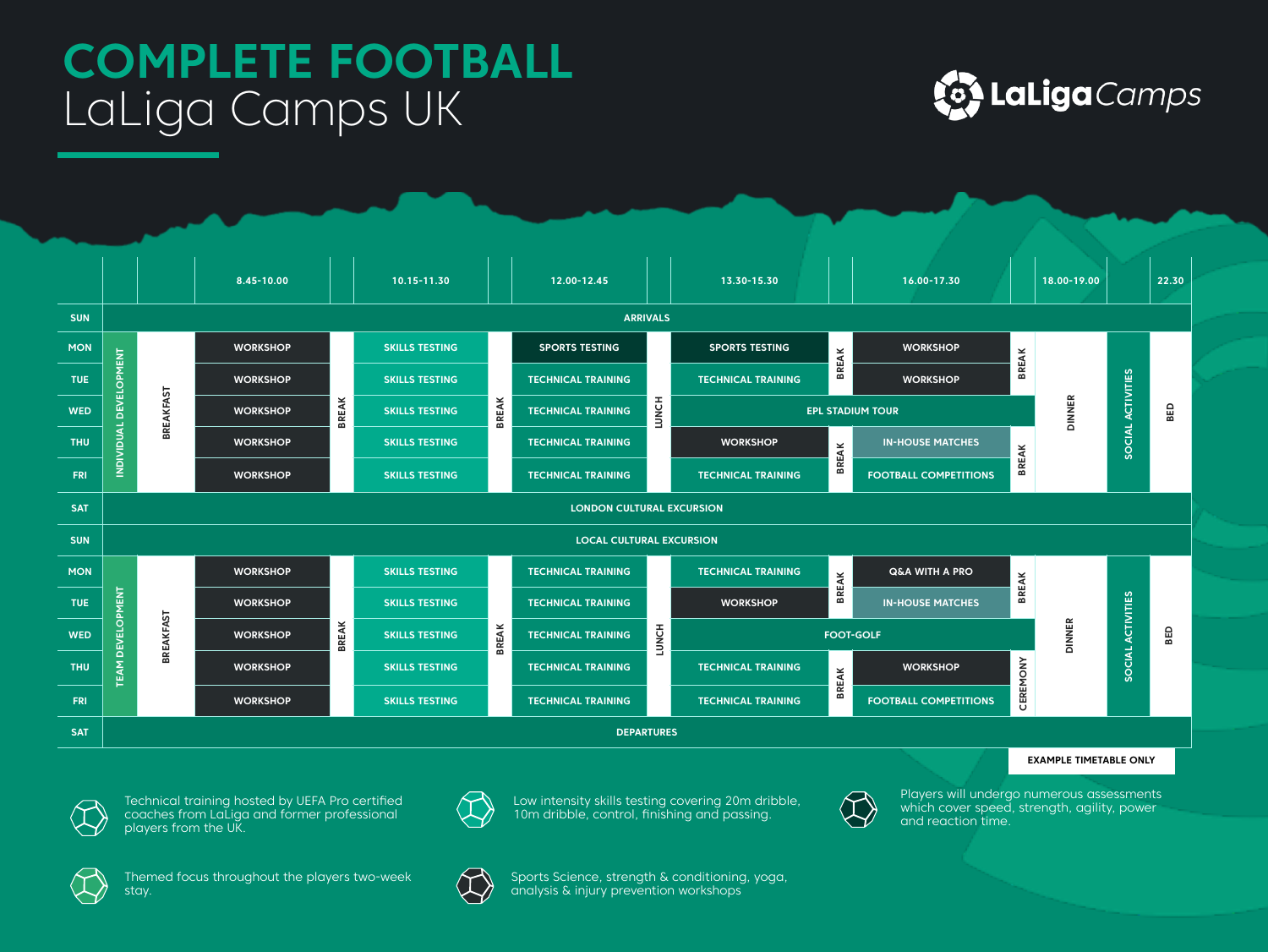## **FOOTBALL & LANGUAGE**  LaLiga Camps UK





Technical training hosted by UEFA Pro certified coaches from LaLiga and former professional players from the UK.

English language tuition.



Players will undergo numerous assessments which cover speed, strength, agility, power and reaction time.



Themed focus throughout the players two-week stay.



Sports Science, strength & conditioning, yoga, analysis & injury prevention workshops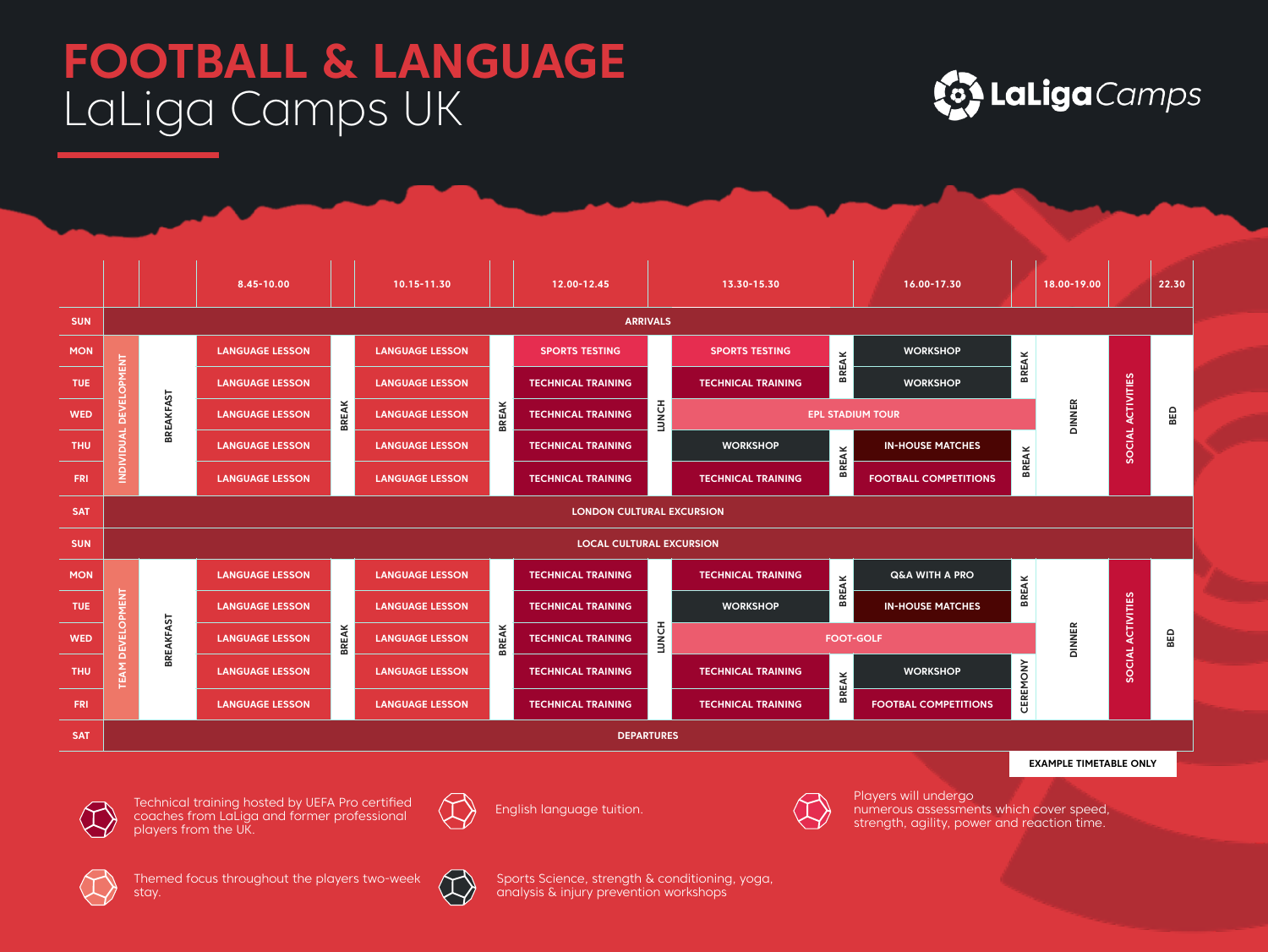## **FOOTBALL & GOALKEEPER**  LaLiga Camps UK





**EXAMPLE TIMETABLE ONLY**



Technical training hosted by UEFA licensed goalkeeper coaches from the UK.



Themed focus throughout the players two-week stay.



Sports Science, strength & conditioning, yoga, analysis & injury prevention workshops

Players will undergo numerous assessments which cover speed, strength, agility, power and reaction time.